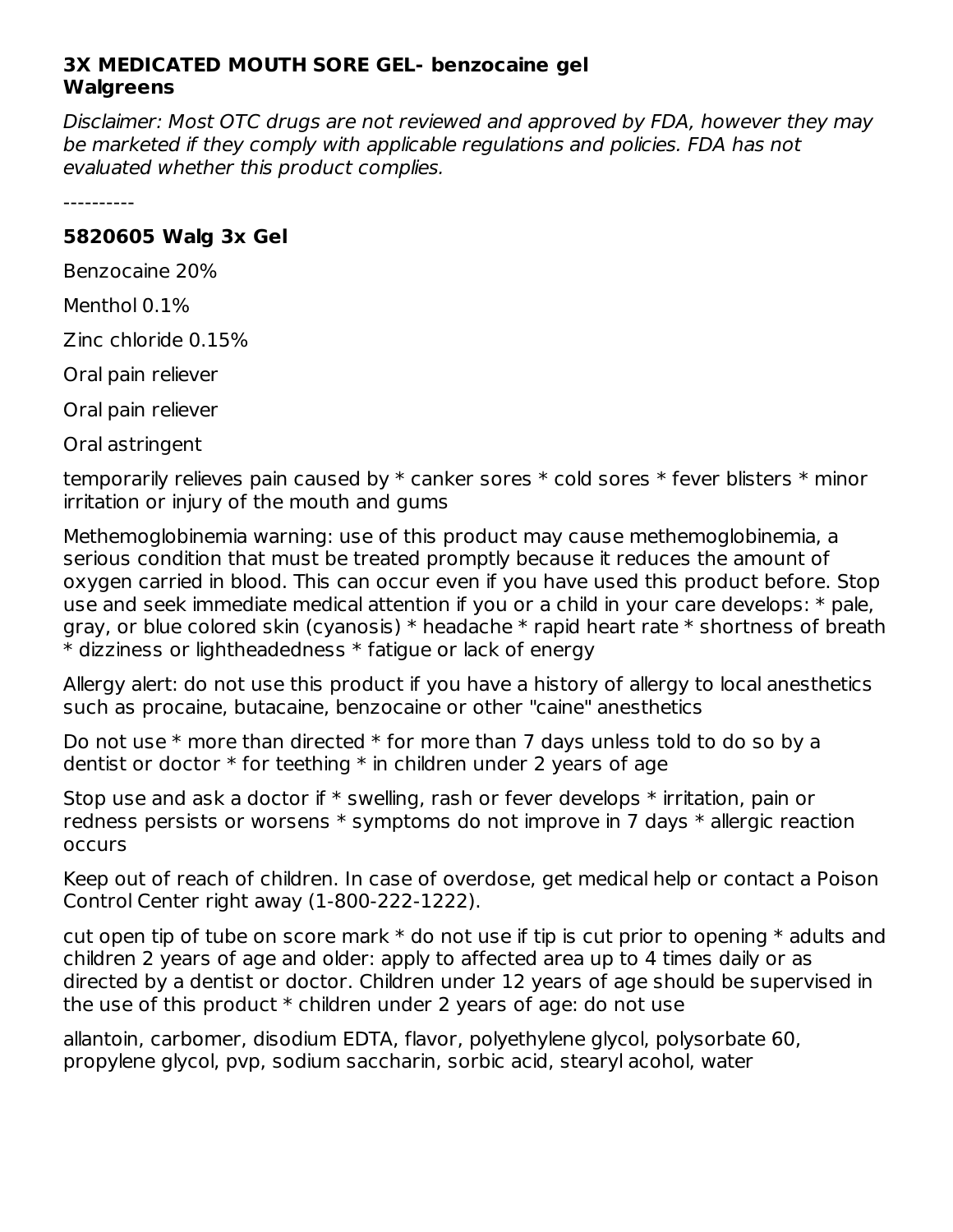

| <b>3X MEDICATED MOUTH SORE GEL</b>                                                                                                          |                          |                           |                 |               |                              |  |  |  |  |  |
|---------------------------------------------------------------------------------------------------------------------------------------------|--------------------------|---------------------------|-----------------|---------------|------------------------------|--|--|--|--|--|
| benzocaine gel                                                                                                                              |                          |                           |                 |               |                              |  |  |  |  |  |
|                                                                                                                                             |                          |                           |                 |               |                              |  |  |  |  |  |
| <b>Product Information</b>                                                                                                                  |                          |                           |                 |               |                              |  |  |  |  |  |
| <b>Product Type</b>                                                                                                                         | <b>HUMAN OTC DRUG</b>    | <b>Item Code (Source)</b> |                 | NDC:0363-1605 |                              |  |  |  |  |  |
| <b>Route of Administration</b>                                                                                                              | ORAL                     |                           |                 |               |                              |  |  |  |  |  |
|                                                                                                                                             |                          |                           |                 |               |                              |  |  |  |  |  |
| <b>Active Ingredient/Active Moiety</b>                                                                                                      |                          |                           |                 |               |                              |  |  |  |  |  |
| <b>Ingredient Name</b>                                                                                                                      | <b>Basis of Strength</b> |                           | <b>Strength</b> |               |                              |  |  |  |  |  |
| ZINC CHLORIDE (UNII: 86Q357L16B) (ZINC CATION - UNII:13S1S8SF37)<br><b>ZINC CATION</b>                                                      |                          |                           |                 |               | 0.15q<br>in 100 g            |  |  |  |  |  |
| <b>MENTHOL, UNSPECIFIED FORM (UNII: L7T10EIP3A) (MENTHOL, UNSPECIFIED</b><br>MENTHOL.<br><b>UNSPECIFIED FORM</b><br>FORM - UNII:L7T10EIP3A) |                          |                           |                 |               | 0.1 <sub>q</sub><br>in 100 g |  |  |  |  |  |
| BENZOCAINE (UNII: U3RSY48JW5) (BENZOCAINE - UNII:U3RSY48JW5)<br><b>BENZOCAINE</b>                                                           |                          |                           |                 |               | 20q<br>in 100 g              |  |  |  |  |  |
|                                                                                                                                             |                          |                           |                 |               |                              |  |  |  |  |  |
| <b>Inactive Ingredients</b>                                                                                                                 |                          |                           |                 |               |                              |  |  |  |  |  |
| <b>Ingredient Name</b><br><b>Strength</b>                                                                                                   |                          |                           |                 |               |                              |  |  |  |  |  |
| <b>STEARYL ALCOHOL (UNII: 2KR89I4H1Y)</b>                                                                                                   |                          |                           |                 |               |                              |  |  |  |  |  |
| <b>ALLANTOIN (UNII: 344S277G0Z)</b>                                                                                                         |                          |                           |                 |               |                              |  |  |  |  |  |
| <b>WATER (UNII: 059QF0KO0R)</b>                                                                                                             |                          |                           |                 |               |                              |  |  |  |  |  |
| <b>EDETATE DISODIUM (UNII: 7FLD91C86K)</b>                                                                                                  |                          |                           |                 |               |                              |  |  |  |  |  |